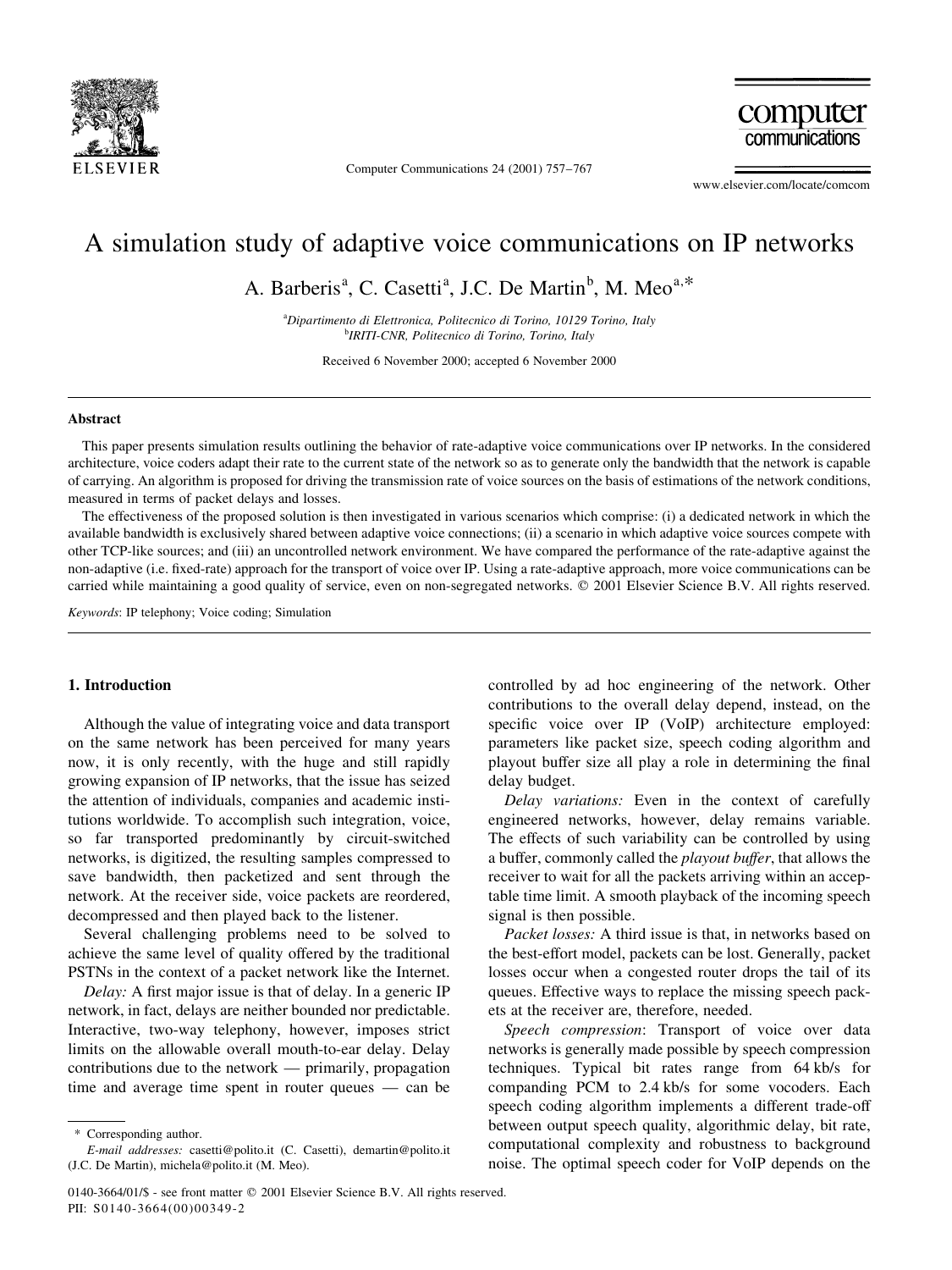specific scenario. No speech coding standard has yet been developed with VoIP as the primary application. Usually, fixed-rate speech coders are employed. Such coders generate a constant output bit rate, independently of the network conditions. If the network cannot sustain the traffic, the packets will be delayed and/or dropped.

The overall objective of voice transmission over IP networks is to find an array of technical solutions to these challenges that guarantees the desired level of perceptual quality under most network conditions.

This paper focuses on voice coders whose rate adapts to the current state of the network. If the network is congested, speech is coded at lower bit rates; if the network, instead, is lightly loaded, the speech coder is allowed to operate at higher bit rates. This approach, which may be called adaptive voice over IP (AVoIP), relies on variable bit-rate speech coders to generate only the bandwidth that the network is capable of carrying with a given quality of service (QoS) at any instant in time.

AVoIP has several appealing features. Firstly, an efficient use of network resources is granted since AVoIP applications do not need a rigid partitioning of the link bandwidth (as plain VoIP does); instead, AVoIP can exploit *statistical* rather than *deterministic* QoS guarantees: as such, it is a natural candidate for Intserv/Diffserv networks [1]. Also, by adapting gracefully to network congestion, AVoIP flows leave room for signaling and critical in-band flow management sharing the same network facilities. Furthermore, operators can enjoy a great flexibility: by trading off perceived QoS and monetary cost, they can increase the range of services they are offering, e.g. fixed-high-bit-rate calls, fixed-low-bit-rate calls, adaptive bit-rate calls, etc. Finally, new services can be implemented, especially in environments where both data and voice share a narrowband link. For example, technical support being provided through a modem link could use AVoIP to allow customer-salesperson interaction while patches are uploaded on the customer's workstation.

A contribution of this paper is the effort to quantify the performance of AVoIP in terms of those measures which have a major impact on the perceptual QoS. Typical metrics such as average bit rate and packet loss probability are thus considered, as well as more sophisticated statistics on packet losses.

The remaining part of this paper is organized as follows: Section 2 explains the rationale for AVoIP and describes a rate control algorithm. Section 3 summarizes the issues affecting perceptual OoS and the measurements of AVoIP performance. The simulation setup is described in Section 4 and, finally, the results are shown in Section 5.

# 2. The case for 'light-weight' congestion control algorithms in IP telephony

The issue of flow and congestion control for real-time

traffic is a delicate one: application-layer coding algorithms and lower-layer rate control schemes should cooperate to respond to critical situations such as network congestion. While a window-based flow control is hardly viable since it would result in stop-and-go source behavior, a 'lightweight', QoS-aware congestion control scheme that drives the source encoding rate has the potential to lessen the impact of unruly real-time traffic.

The main goal of such an algorithm is reducing the load on the network when congestion (i.e. queue build-up at the intermediate nodes) occurs. If a large part of the network traffic is composed of variable-bit-rate regulated voice traffic and the algorithm regulating each source is devised so as to react to specific 'warnings' such as increasing delay or sudden packet loss, then a control strategy may successfully reduce the occurrence of congestion.

The topic of variable-rate-adaptive schemes for multimedia streams has been addressed by several researchers in the past. In a general framework  $[2,3]$ , Shenker compared the benefits of rigid and adaptive applications, pointing out that the rate-adaptive applications are more robust to network congestion than the other classes of adaptive applications (i.e. the delay-adaptive applications, which are tolerant of occasional delay bound violations, but whose generation rate is independent of the network congestion). In Ref. [4], Cox and Crochiere foreshadow adaptive schemes for variable-bit-rate coders by analyzing the behavior of a buffer control mechanism that has sources react to buffer overflows and underflows. The idea of an end-to-end feedback control is already present in the work by Bially et al. [5], where network-driven voice sources based on embedded speech coding schemes are studied, although the involvement of the intermediate nodes is still required; in Ref. [6], Yin and Hluchyj developed an analytical model for an end-to-end feedback control mechanism for variable bit-rate coders. Bolot and Turletti in Ref. [7] proposed and tested an adaptive video coder based on the state of the network while in Ref. [8], they introduced a polling mechanism that allowed a real-time content transmitter to elicit feedback information from the receivers and use it to control its own rate.

Similar in spirit to our approach, the works by Busse et al. [9] and Sisalem and Schulzrinne [10] employ a senderbased packet loss rate estimation scheme to drive the transmission rate of the real-time source; the latter, in particular, also attempts to have the adaptive real-time source behave fairly towards concurring TCP connections.

Adaptive algorithms can act upon several aspects of a voice connection, i.e. the coding algorithm, the packet length or the playout delay at the receiver. The first two parameters can be chosen by the transmitter while the third can be adjusted by the receiver. The coding algorithm affects the source transmission rate, as well as other aspects of voice communication, while the packet length trades off the transmission overhead and packetization time (and thus, the delay). The playout delay can be controlled at the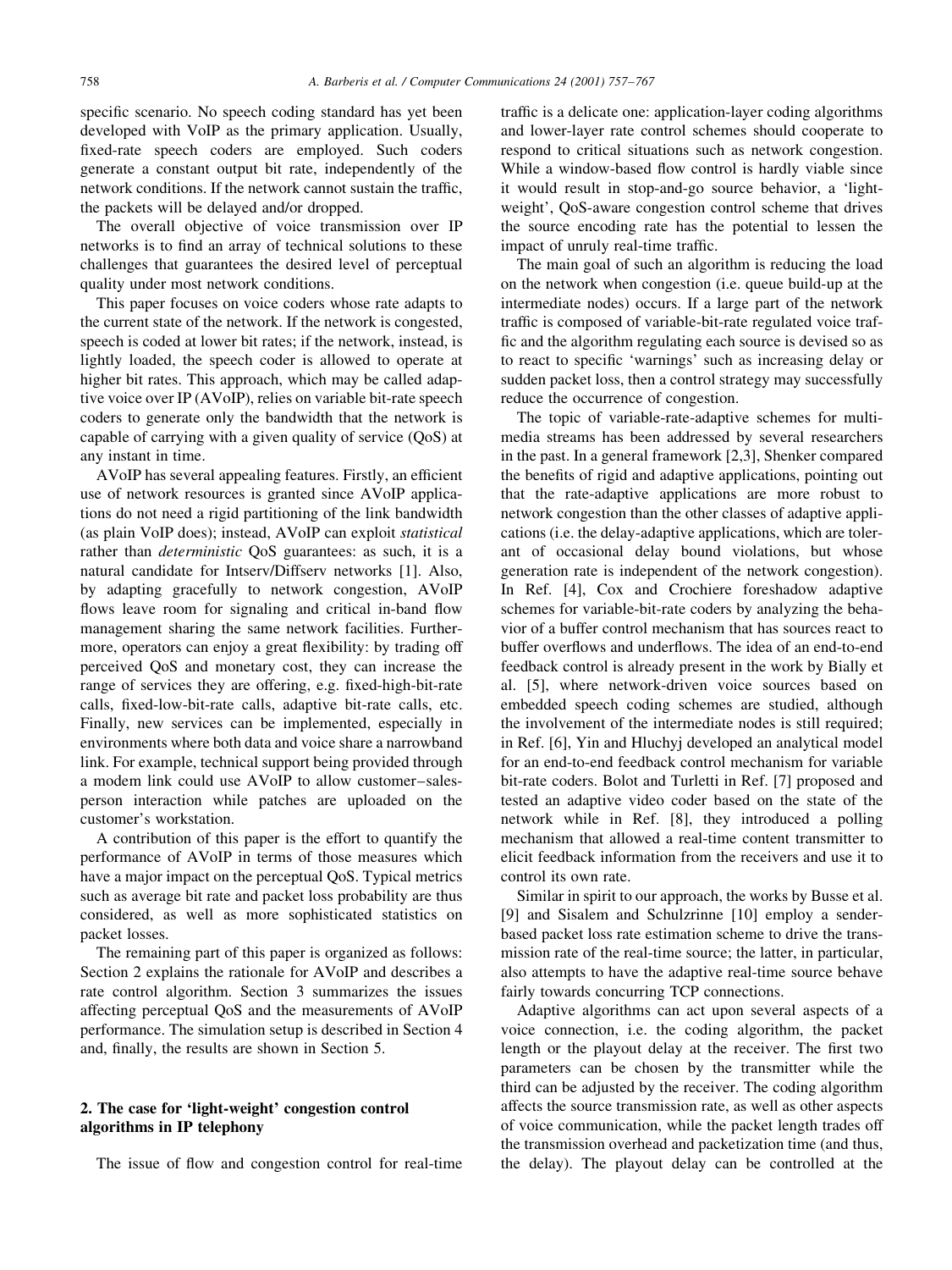receiver by proper regulation of the playout buffer length. The size of the playout buffer can be fixed, determined at call start-up and then kept constant, or allowed to change in the course of the conversation to adapt to variations of the behavior of the network. The main trade-off is between degradation due to delay versus degradation due to packet losses: on the one hand, longer buffers decrease the number of packets discarded because of late arrival (packets are discarded at the receiver if they are 'too' late), at the expense of increased delay; on the other hand, shorter buffers can curb the playout delay, but at the expense of increased packet loss rates.

In this paper, we will focus our attention on providing adaptability to IP telephony applications through variable bit-rate coding algorithms. Application-level congestion avoidance must be accomplished by looking at end-to-end metrics, such as packet loss, latency and jitter.

Packet losses are an indication of a severe network congestion: any action taken following this notification may be belated, thus leading to a prolonged congestion. However, preemptive measures may also be undertaken by acting over an increasing-delay notification. Since the delay experienced by packets traveling from a source to a destination is a function of the number of hops, and of the queue length at intermediate nodes, a sudden increase in the delay observed by the receiver (and relayed to the sender, through periodic receiver's reports) is often followed by packet loss within the next few round-trip times.

#### 2.1. Monitoring of network congestion

Making the source rate  $-$  that is, the rate at which the speech compressor operates — depend on the state of the network requires some way of estimating such a state since the IP service model does not offer congestion notification. The focus is on two main measures: the effective capacity of the link, largely determined by the bottlenecks along the connection, and the detection of temporary congestion. Based on such measures, the rate control algorithm will select bit rates compatible with the estimated capacity and respond to short-term clogging of the link.

In order to implement an effective adaptive algorithm, the estimates of quantities related to the ongoing connection and needed by the adaptive algorithm are to be carried out. Such a procedure involves several aspects:

- 1. Since delay estimates are essentially based upon a correct alignment of both the source's and the receiver's clocks. the skew between these clocks should be estimated.
- 2. While single delay estimates can be made on the reception of every RTP packet, the loss rate estimates should reflect the ratio between the lost and the expected packets, computed over a given time span.
- 3. Some quantities require averaging in order to compare the current estimates with the expected behavior; more-

over, the average should be weighted so as to smooth out the fluctuations.

4. The information to be exchanged between the source and the receiver (*i.e.*, who computes the estimates, who averages the quantities, etc.) should be determined.

# 2.2. The adaptive algorithm

The rate control algorithm described in this paper, starting from delay and loss measurements relayed by RTCP reports, tries to regulate the output rate of several voice sources. It does not rely on explicit congestion indications by either the intermediate nodes or the receivers. Rather, it uses the information that can be carried by cyclic RTCP receiver reports to let the source know the state of the ongoing connection. The control algorithm runs at the source itself. An alternative scheme would be one where the algorithm runs at the receiver, where all the raw estimates are available, not only the down-sampled, smoothed versions of the same. Such a receiver-based scheme, however, would require a signaling mechanism to convey the rate increase/decrease commands to the source.

The adaptive algorithm follows the 'additive increase/ multiplicative decrease paradigm' that is successfully employed by many congestion control algorithms, such as TCP or ABR. The basic idea is that the source coder should reduce its rate when packet delays have been observed to have increased considerably above a 'high-mark threshold'. Also, it should drastically decrease the rate to, say, half its value, when severe congestion is detected (i.e. the packets are lost). Besides, it should switch to higher rates if no packets are lost and if the delay decreases below a 'lowmark threshold'.

Clearly, since we are looking at an IP telephony scenario, both parties can, at different times, be considered the source and the destination. In order to simplify the description, we shall decouple these interactions and only consider a communication between a generic source and a receiver.

The algorithm flow chart is reported in Fig. 1 and its pseudo-code is provided in Fig. 2. It is periodically executed by the source, whenever a receiver RTCP report reaches it. It should be pointed out that, if no RTCP is received by the source for longer than 5 s, the source takes it upon itself to reduce the rate by a step; thus, it conservatively keeps its transmission speed from increasing only because a lack of statistics (*i.e. no losses, stable delay*) is interpreted as 'favorable' network conditions.

Throughout the algorithm description, the following parameters are used (when possible the reference values used in simulation are reported between brackets):

- curr time: current time;
- · dec\_int: minimum time between back-to-back decrements (1 s in the simulations);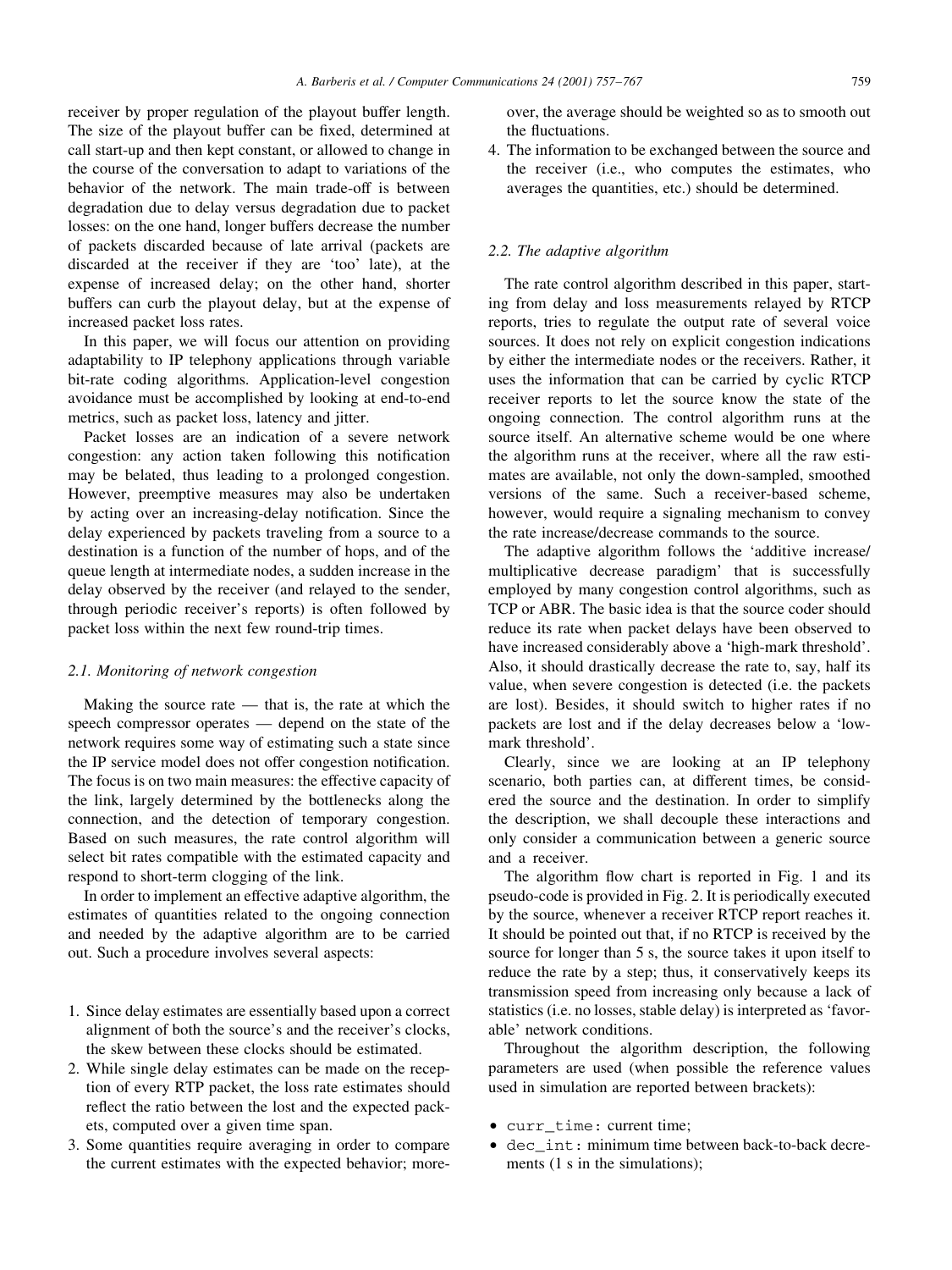

Fig. 1. Flow chart of the adaptive algorithm.

- $\bullet$  inc int: minimum time between back-to-back increments (3 s in the simulations);
- var time: time when the last rate decrement/increment occurred:
- Max\_Loss: loss ratio that triggers the algorithm's rate decrement  $(3\%$  in the simulations);
- Min\_Loss: loss ratio that triggers the algorithm's rate increment  $(7\%$  in the simulations);
- peer SLR: smoothed loss ratio;
- avg\_delay: average (smoothed) delay;
- · latency thresh: minimum relative latency increase that triggers a rate decrement (in the simulations we used  $latercy_{thresh} = 0.1$ , indicating that the rate should be lowered if the latest delay measure is 10% higher than the mean so far computed);
- peer delay: latest measure of delay.

The possible values for the bit rate vary between 8 and  $64$  kb/s in steps of 8 kb/s.

The numerical values of the parameters that were used in simulation are often the results of 'sensible' choices, driven by experience and observation, rather than of thorough analysis. Moreover, we have observed that, when parameters change within a reasonable range, there is no dramatic impact on the algorithm behavior (i.e. dec int did not yield significantly different behaviors between 1 and 5 s. although it makes sense to have dec int  $\lt$ inc int, to be consistent with the 'slow increase, fast decrease' paradigm). As is often the case with complex systems, a choice of parameters that optimizes the behavior of the system (i.e. maximizing utilization and/or minimizing losses) is computationally infeasible. We have, however, verified through extensive simulations that the algorithm

```
halve = decrement = increment = FALSE;Compare loss rates *
if (peer\_SLR > Max\_Loss) then
   if (\text{curr time} > \text{var time} + \text{dec int}) then
     halve = TRUE;var_time = curr_timeendif
else if (peer_SLR < Min_Loss) then
  if (curr_time > var_time + inc.int) then
     increment = TRUE:
     var time = curr time:
   endif
endif
  Compare delay estimates */
if (peer\_delay > avg\_delay + avg\_delay * latency\_thresh) then
   if (curr_time > var_time + dec.int) then
     decrement = TRUE;var_time = curr_time;endif
else if (peer_delay < avg_delay+ avg_delay*latency_thresh) then
  if (curr_time > var_time + inc.int) then
     increment = TRUE;
     var_time = curr_time;endif
endif
  Change rate according to choice (decrement has priority)*/if (halve = TRUE) then
  HalveRate();
else if (decrement = TRUE) then
  DecreaseRate();
else if (increment = TRUE) then
  IncreaseRate();
endif
```


is stable and behaves in the predicted way, although we cannot guarantee that it yields optimal results. The stability of the algorithm is vouched by its conformance to the 'additive increase, multiplicative decrease' paradigm made popular by the TCP algorithm.

Smoothed quantities are computed through an exponential averaging function:  $\bar{x}(n) = \alpha \bar{x}(n-1) + (1-\alpha)x(n)$ , where  $\bar{x}(n)$  is the averaged quantity and  $x(n)$  the *n*th sample;  $\alpha$  is a positive real number smaller than 1 ( $\alpha = 0.2$  in the simulations) and determines the speed and accuracy with which the average  $\bar{x}(n)$  follows the trend of  $x(n)$ .

Being a second-order estimate, and thus more delicate to be properly accounted for, the jitter is not used in this algorithm. However, we plan to extend the scope of our adaptive algorithms to take into account the jitter in the future.

### 3. Perceptual quality of service

Perceptual QoS is a function of all the factors affecting the speech signal from the moment it is produced by the speaker's mouth to the moment it is perceived by the listener's ear. Focusing only on what takes place between the output of the A/D converter at the transmitter and the input of the D/A converter at the receiver, several main factors impacting perceptual OoS can be identified.

Firstly, in most cases, the stream of speech samples produced by the A/D converter will be compressed by a speech coder [11,12]. Uncompressed telephone-bandwidth speech, indeed, requires bit rates greater than 100 kb/s; 64 kb/s if non-uniform quantization is employed, as in ITU-T standard G.711 (log PCM). Modern speech coders,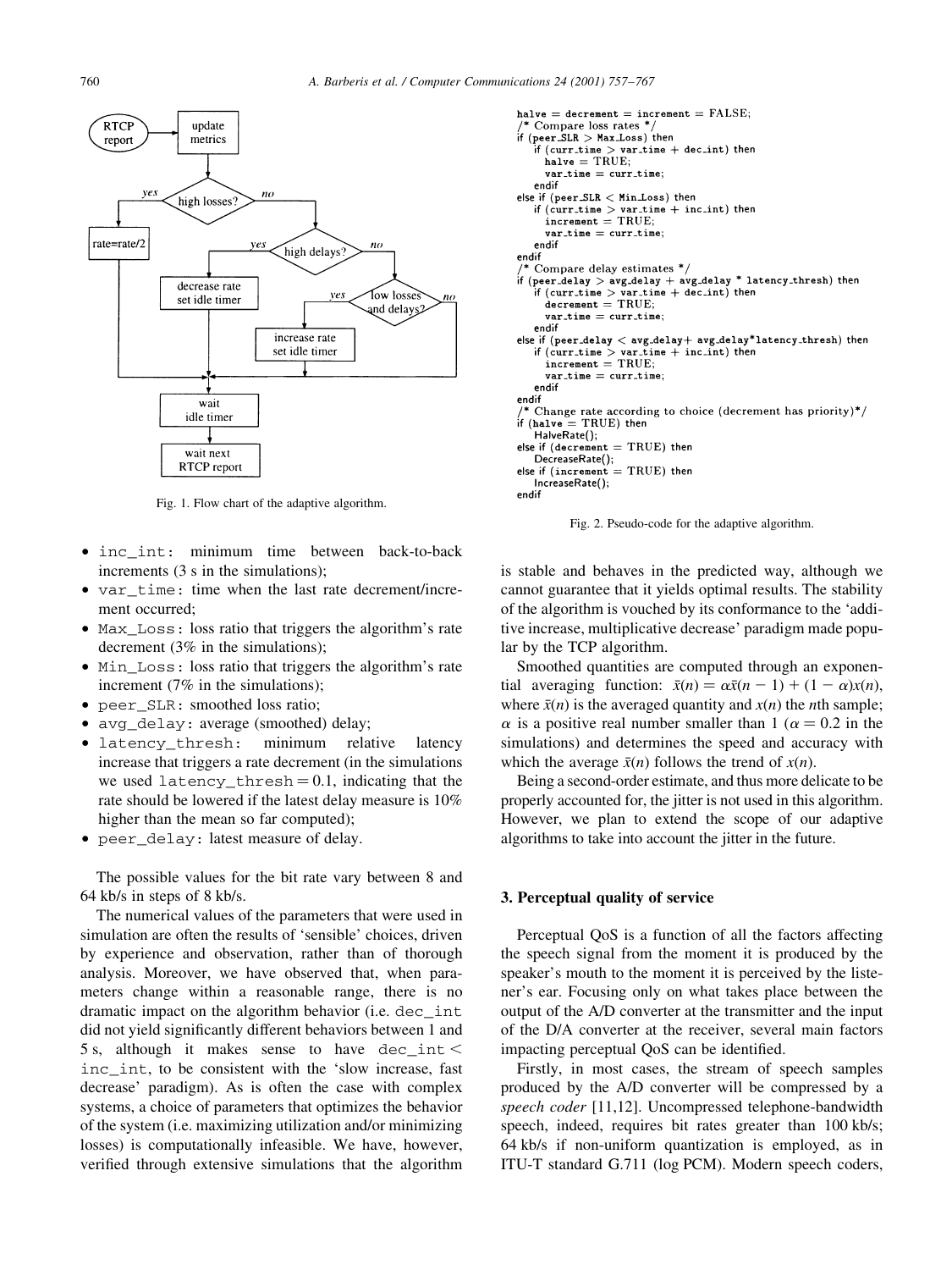instead, can operate at bit rates of 8 kb/s or lower. Such bitrate savings, however, generally come at the cost of a certain degree of perceptual degradation with respect to the original speech signal. Thus, the first factor affecting the perceptual QoS is the quality generated by the specific speech coder employed in the application; its output quality represents the upper bound to the perceptual QoS achievable by the system, that is, the quality under ideal conditions. Note also that modern speech coders usually operate on segments of speech, called *frames*, and not on individual samples. A delay is, therefore, necessarily introduced between the instant a sample enters the speech coder and the instant when the corresponding synthesized sample exits the decoder. The delay introduced by the speech coder is usually called *algorithmic delay*. As the *overall* delay (algorithmic, transmission, queuing, buffering, decoding, etc.) increases, the perceptual quality decreases, as will be discussed below.

The compressed bit-stream produced by the speech coder is then packetized and sent on the network, where two other important factors come into play: packet losses and potentially unbounded delay.

Packet losses are typical of speech transmission over packet networks, where packets can arrive too late for timely playback, or even not arrive at all. In this case, a whole speech frame (typically  $5-25$  ms of speech, or more if a packet contains more than one frame) is either unavailable or declared unusable due to bit errors in the perceptually crucial bits of the frame (e.g. the most significant bits of the energy). In both cases, techniques to fill the gap corresponding to the corrupted or missing frame are needed. In the case of high rate waveform coders, such as PCM, sample-based techniques such as repetition, interpolation and extrapolation are used. In more complex coders, instead, the parameters of the previous, correctly received frame are generally used, often by repeating them, with a muting mechanism activated in case of consecutive frame erasures. Note that some speech coders are quite sensitive to frame erasures: under 3% random frame erasures, for instance, the quality of the widely used ITU-T G.729 8-kb/s standard drops by about 0.5 MOS, a very significant drop. For 5% frame erasures losses the quality drops even lower, to less than 3 MOS. In general, the impact of the packet losses varies, depending on the statistics of the frame erasures (random, burst) and the specific speech coder at hand.

As mentioned before, another very significant factor influencing perceptual OoS is delay. Besides the delay introduced by the speech coder at the transmitter, additional delay is introduced at several other points during transmission, some of it unbounded due to the IP best-effort model. The perceptual effects of delay on telephony have been extensively studied in the past. ITU-T recommendation G.114 reports the results of several subjective tests, which led to the conclusion that for most users a delay of less than 150 ms is not objectionable. Delays between 150 and 400 ms, instead, are deemed tolerable, provided that the service provider is aware of the effects that such levels of delay have on quality. Delays above 400 ms are not acceptable for general network planning. Note that, unlike most other speech transmission scenarios, in VoIP delay can vary during the course of the same conversation; the perceptual effects of such variability have not yet been extensively studied.

To guarantee a certain level of perceptual OoS is, therefore, equivalent to guaranteeing that:

- 1. the chosen speech coder is capable of delivering the desired speech quality;
- 2. there is enough capacity to transmit reliably the bit rate generated by the speech coder;
- 3. packet losses are below a certain threshold;
- 4. the overall mouth-to-ear delay is contained within a given level.

# 3.1. Perceptual quality and AVoIP

When the compressed bitstream is transmitted over a time-varying channel, estimating and controlling the perceptual quality becomes particularly demanding. In the specific case of VoIP, the IP network can be seen as a lossy channel with time-varying *capacity*, *packet loss rate* and delay.

The instantaneous capacity is determined in part by the structural characteristics of the connection, such as its bottlenecks, and in part by the traffic dynamics. In any case, the basic assumption is that transmission rates above the current capacity result in packet losses and/or increased delays, that is, in potentially significant degradation of the perceptual quality.

If a fixed-rate source coder is employed and the capacity drops below the operating bit rate, the perceptual quality will be more or less severely affected, with no way of controlling the degradation. In this scenario, countermeasures can only be implemented at the system level, e.g. increasing the capacity of the system and implementing mechanisms that ensure that the capacity will never, or very rarely, drop below a certain safety level.

If, instead, a network-driven variable bit-rate speech coder is used, the time-varying nature of the channel can be, at least to some extent, matched, resulting in greater control of the perceptual QoS and more efficient use of the network resources. More specifically, an adaptive approach makes it possible to choose the optimal bit rate for the current instantaneous channel conditions. Under the assumption that lower bit rates are correlated with lower levels of packet losses and/or delay, there is a threshold below which the decrease in quality entailed by the lower bit rate is more than offset by a lower level of degradation due to losses and delay. In other words, the adaptive approach makes it possible to choose the best trade-off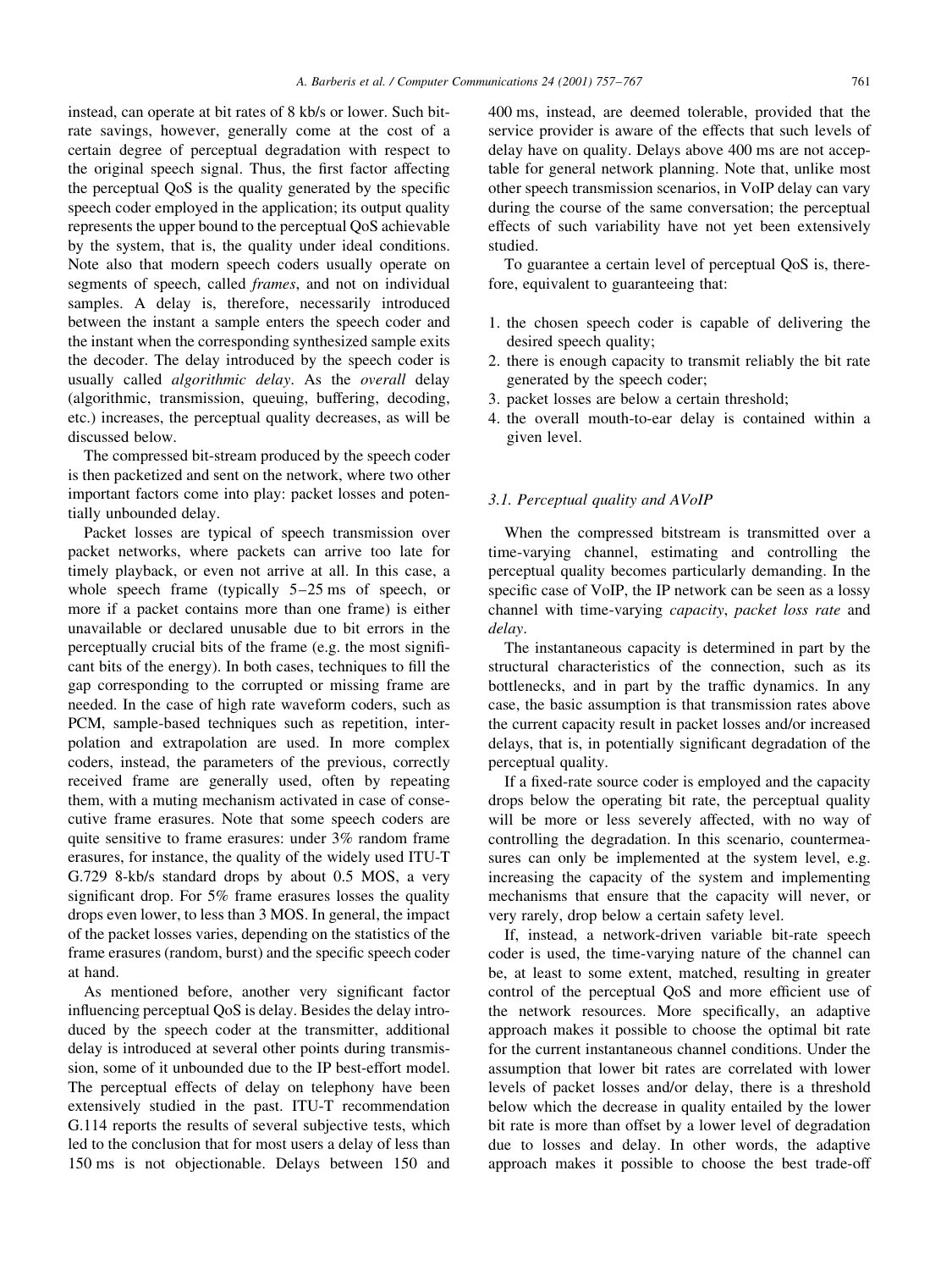

Fig. 3. Bottle-neck topology.

between bit-rate, packet losses and delay, and thus to operate, at least in principle, at the instantaneous optimal operating point.

Although most speech coding standards are fixed-rate, several variable bit-rate speech coders are available. A recent example of a variable bit-rate solution is the new GSM adaptive multi-rate (AMR) speech coding standard [13]. In GSM-AMR, one of eight rates ranging from 4.75 to 12.2 kb/s is selected depending on the instantaneous condition of the wireless channel, a scenario with several points of contact with the one considered in this paper. Another example is the new ISO MPEG-4 audio standard which includes a variable bit-rate CELP speech coder operating at bit rates between 3.85 and 12.2 kb/s [14].

As a measure of perceptual quality, the following performance indices are taken into consideration in this paper:

- average and instantaneous bit rate of the voice coder;
- average and instantaneous delay experienced by the packets in traversing the network (it comprises the queuing and transmission delays);
- the distribution, expressed in terms of the probability mass function, of the number of consecutive packets (belonging to the same voice stream) which are successfully received;
- the distribution of the number of consecutive packets which are lost.

The last two measures assess the ease in reconstructing a gap of missing frames in a corrupted voice stream.

# 4. Simulation setup

All the simulations whose results are presented in this paper were run using a simple bottleneck network topology. More complex topologies, while more realistic, have the drawback of providing results that do not lend themselves to reliable interpretation. Fig. 3 provides a pictorial representation of the topology. The bottleneck link (between routers  $r1$  and  $r2$ ) is supposed to have a limited bandwidth equal to 256 kb/s while the secondary links are assigned a sufficiently high bandwidth so that all traffic traveling from

a source to a destination only experiences congestion on the bottleneck link. Link latencies are 3 ms for the bottleneck link and 1 ms each for the secondary links (resulting in a 10-ms round-trip delay). The buffering capacity of the bottleneck link router is equal to 16 kB and buffer congestion is dealt with using a droptail strategy. Sources are placed at both ends of the bottleneck link, although the results examined by us only refer to the set of sources transmitting in one direction (the presence of reverse-direction sources may, however, affect the reception of RTCP packets carrying receiver reports relating to forward-direction communications). Simulated voice sources generate a continuous traffic flow throughout the simulation.

Our study was targeted at studying three main traffic scenarios:

- homogeneous traffic: only VoIP sources are active, thus simulating a segregated network environment where the resources are entirely devoted to voice traffic;
- interfering FTP traffic: VoIP sources compete for bandwidth with greedy FTP connections sharing the same network path;
- interfering Pareto/UDP traffic: a single VoIP source and interfering traffic modeled as Pareto On/Off connections.

The simulation tool is the well-known ns simulator  $[15]$ , modified to suit our purposes.

# 5. Simulation results

The performance metrics presented in this section are meant to compare the performance of VoIP communications with and without adaptivity, under the scenarios outlined in Section 4. Therefore, every experiment was replicated several times, using adaptive-rate VoIP sources in one instance and constant-bit-rate (CBR) VoIP sources otherwise. Rate adaptation was achieved by having the sources transmit variable-size packets at a fixed rate (i.e. on rate increases, the source starts sending larger packets without changing the packet inter-transmission time fixed at 125 ms). All CBR sources send 512-bytes-long packets, while the transmission frequency is determined according to the source rate (and is kept constant). In this paper, we shall examine the comparisons between AVoIP and fixedrate sources transmitting at 8, 16, 24 and 32 kb/s. The respective performances were compared in terms of loss rates and delivery delays; the loss process was further analyzed through the observation of several statistical properties, characterizing the quality of the communication perceived by end users, i.e.:

• back-to-back lost packets: average, variance and pdf of the number of packets that were consecutively dropped by router — the bottleneck link router — because of the onset of congestion;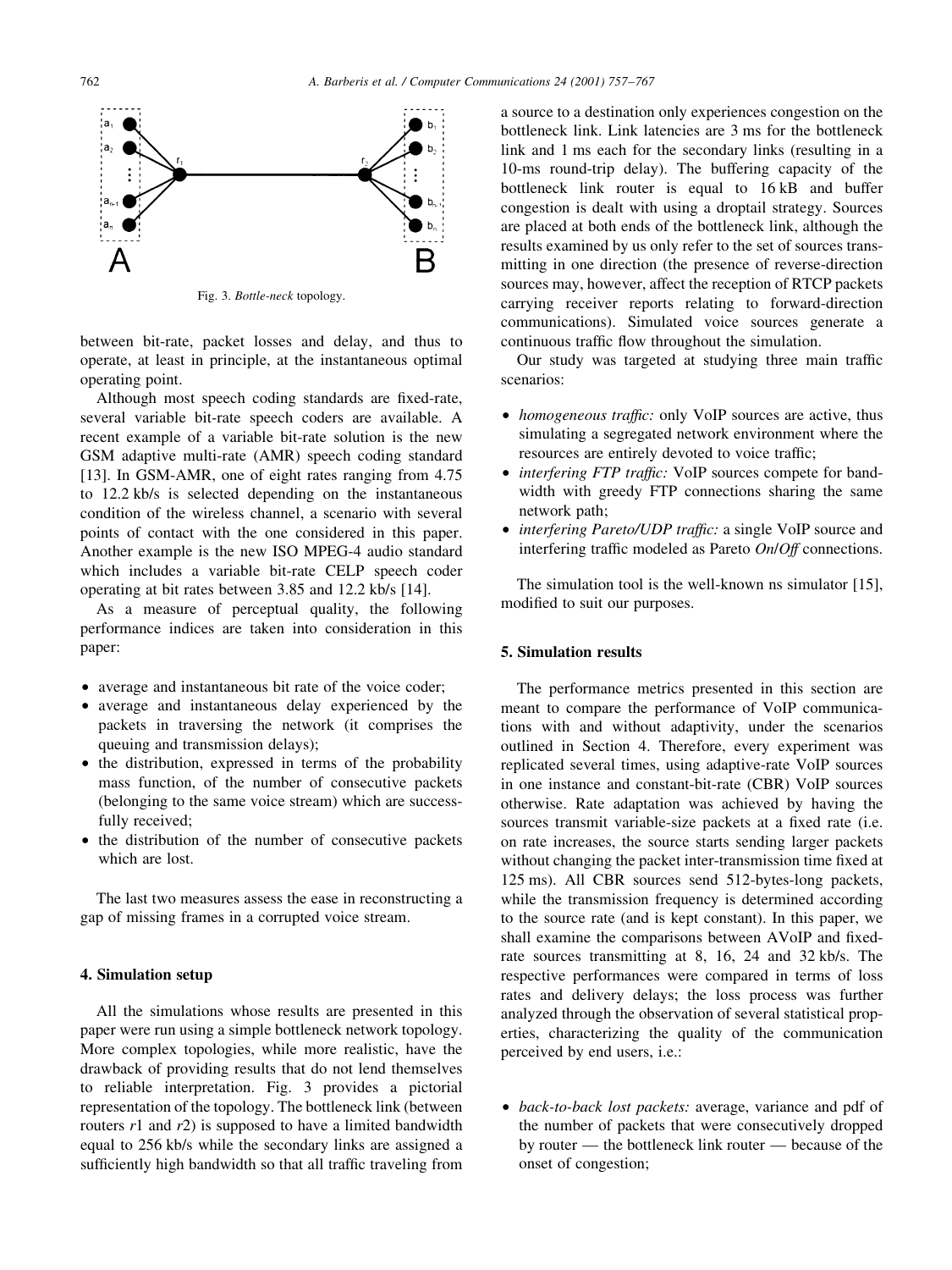

Fig. 4. Sample AVoIP source behavior under homogeneous traffic (20) sources).

• back-to-back received packets: average, variance and pdf of the number of packets that were delivered and played back on time, with no packet drops in between.

## 5.1. Homogeneous traffic

The first set of experiments focuses on several voice sources competing against each other on a bottleneck link, without interfering traffic. This situation might represent a virtual private network of a small VoIP operator, carrying all IP phone calls on the same network infrastructure. Also, it might depict the aggregate behavior of a subset of traffic in a DiffServ environment: following the guidelines set

| Table 1                               |  |
|---------------------------------------|--|
| AVoIP and CBR comparison (20 sources) |  |

| Source type          | Loss $(\% )$ | Delay $(s)$ |  |
|----------------------|--------------|-------------|--|
| $AVoIP$ (12.44 kb/s) | 20.4         | 0.52        |  |
| $CBR$ 32 kb/s        | 65.0         | 0.53        |  |
| $CRR$ 24 kb/s        | 53.6         | 0.53        |  |
| $CBR$ 16 kb/s        | 31.7         | 0.51        |  |
| CBR 8 k b/s          | 0            | 0.06        |  |

Table 2 AVoIP and CBR comparison (15 sources)

| Source type        | Loss $(\% )$ | Delay $(s)$ |  |
|--------------------|--------------|-------------|--|
| AVoIP (12.59 kb/s) | 4.13         | 0.30        |  |
| CBR 32 kb/s        | 53.25        | 0.53        |  |
| CBR 24 kb/s        | 38.11        | 0.52        |  |
| CBR 16 kb/s        | 9.01         | 0.50        |  |
| CBR 8 kb/s         | $\Omega$     | 0.05        |  |
|                    |              |             |  |

forward in Ref. [16], all voice traffic could be marked so as to receive an adequate service level, through per-hopbehaviors (PHB) negotiated between the customer and the provider.

Results were obtained for 10, 15 and 20 active sources in each direction.

Fig. 4 provides a first glimpse as to the behavior of the algorithm for a sample AVoIP source over a 250-s time span, when 20 AVoIP sources share the bottleneck link: from top to bottom, the source rate, the end-to-end delay and the loss percentage are shown as a function of time. A straightforward observation is that, aside from the very beginning, the algorithm is mostly operated through loss indications resulting in rate halving while single-step rate reductions due to delay indications rarely take place (an example can be seen approximately 150 s into the experiment). This behavior appears to be peculiar to the considered scenario since single-step reductions are more frequent when non-adaptive interfering traffic is present, as will be shown below.

Further indications can be drawn by comparing the loss and delay metrics when adaptive only and CBR only traffic is simulated: Tables 1, 2 and 3 detail these comparisons for 20, 15 and 10 sources, respectively (the rate between brackets for AVoIP sources refers to the average rate at which the sources have been transmitting during the simulation). Several observations are in order:

• AVoIP sources, while not necessarily providing an optimal performance (i.e. maximal network utilization and no losses) in all the three cases, succeed in finding a suitable 'operating point' without any prior knowledge of the available bandwidth (as is often the case); the high loss percentage and high delays experienced when 20 sources share the link are determined by the optimal operating point being placed between 8 and 16 kb/s,

Table 3 AVoIP and CBR comparison (10 sources)

| Source type          | Loss $(\% )$ | Delay $(s)$ |  |
|----------------------|--------------|-------------|--|
| $AVoIP$ (18.81 kb/s) | 0.02         | 0.05        |  |
| $CRR$ 32 kb/s        | 29.77        | 0.52        |  |
| $CBR$ 24 kb/s        | 7.18         | 0.51        |  |
| $CBR$ 16 kb/s        | $\Omega$     | 0.05        |  |
| CBR 8 k b/s          | 0            | 0.04        |  |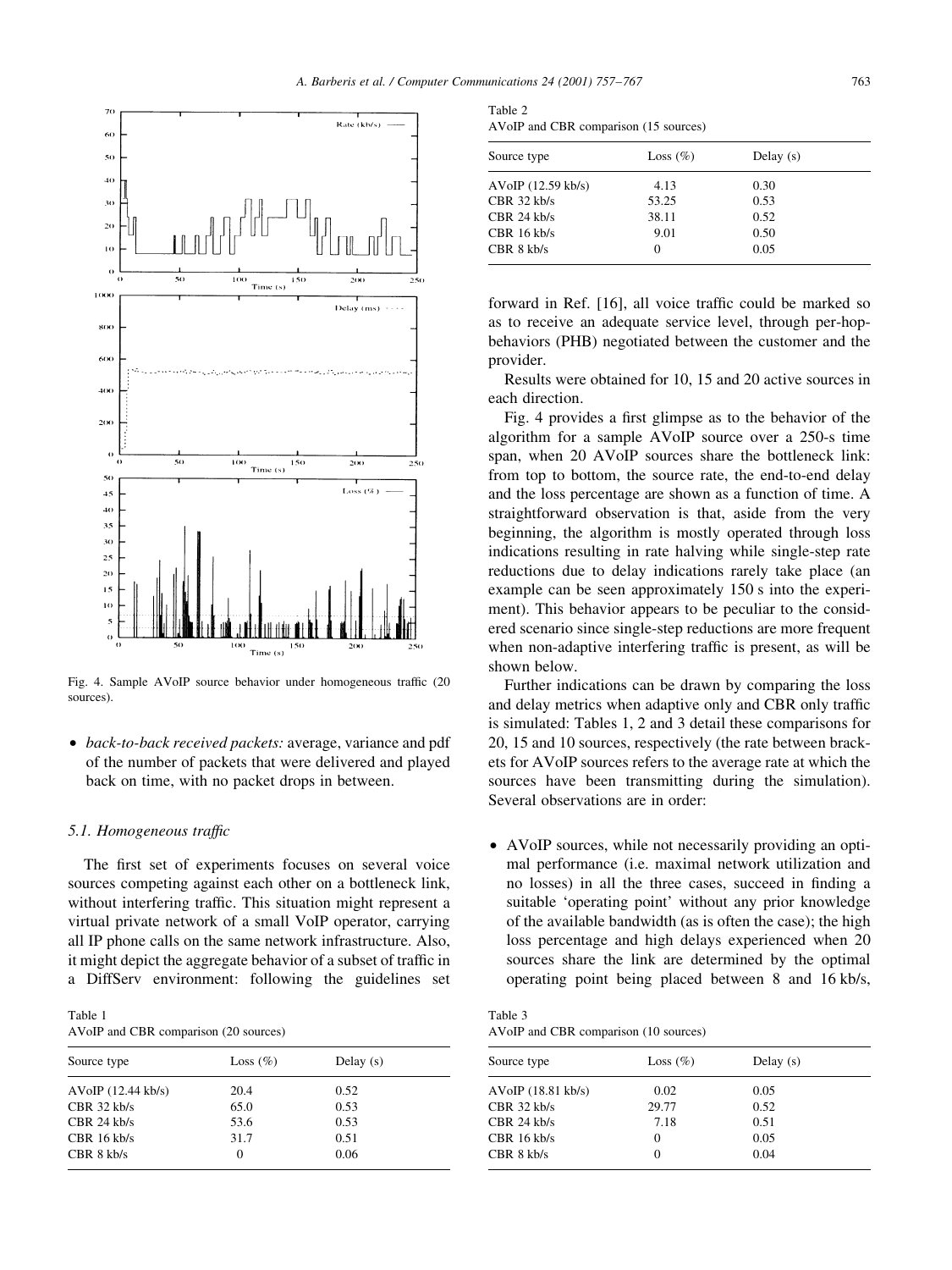Table 4 Average and variance of the length of packet loss bursts for AVoIP and CBR sources

| Source type   | Average | Variance |
|---------------|---------|----------|
| AVoIP         | 1.70    | 2.54     |
| $CBR$ 32 kb/s | 3.83    | 22.69    |
| $CBR$ 24 kb/s | 3.08    | 17.94    |
| $CBR$ 16 kb/s | 2.14    | 8.53     |

Table 5

Average and variance of the length of packet reception bursts for AVoIP and CBR sources

| Source type   | Average | Variance |  |
|---------------|---------|----------|--|
| AVoIP         | 6.15    | 57.68    |  |
| $CRR$ 32 kb/s | 2.01    | 6.24     |  |
| $CBR$ 24 kb/s | 2.46    | 16.93    |  |
| $CBR$ 16 kb/s | 4.00    | 39.00    |  |

i.e. between two adjacent 'states' that either yield no loss or cause more than 30% of lost traffic; the algorithm thus suffers from the lack of bit-rates between these two values:

- the loss rates of AVoIP sources roughly correspond to the  $\bullet$ loss rates of CBR sources operating at a rate equal to the average AVoIP rate (this assumption is based on a linear interpolation of CBR sources behavior as summarized by Tables  $1-3$ ); again, this result is peculiar to the scenario we are examining, as will be discussed below;
- when large numbers of sources are sharing the link, the  $\bullet$ delivery delays for AVoIP sources are quite high; beside the lack of dynamic range discussed above, this is a consequence of the algorithm not acting upon *high* delays but, rather, upon highly varying delays (Fig. 4 highlights that the delay variation is not high).

Although the speech quality perceived by end users cannot be ascertained in a simulation experiment like the ones we conducted, nonetheless, we tried to overcome this



Fig. 5. Number of concurrent FTP connections as a function of time.



Fig. 6. Sample AVoIP source behavior with interfering FTP sources (10 AVoIP sources  $+3$  FTP sources).

limitation through a simple statistical analysis of the flow of received packets. First of all, we compared the average and the variance of the length of loss bursts, i.e. back-to-back packets that were not received and that, conceivably, led to 'playback holes' hard to recover even with the techniques described in Section 3. Similarly, we kept trace of the number of consecutive packets that were correctly received. These quantities are reported in Tables 4 and 5 for the case of 20 sources (it should be noted that CBR sources at 8 kb/s)



Fig. 7. Distribution of the number of back-to-back received packets by the AVoIP source.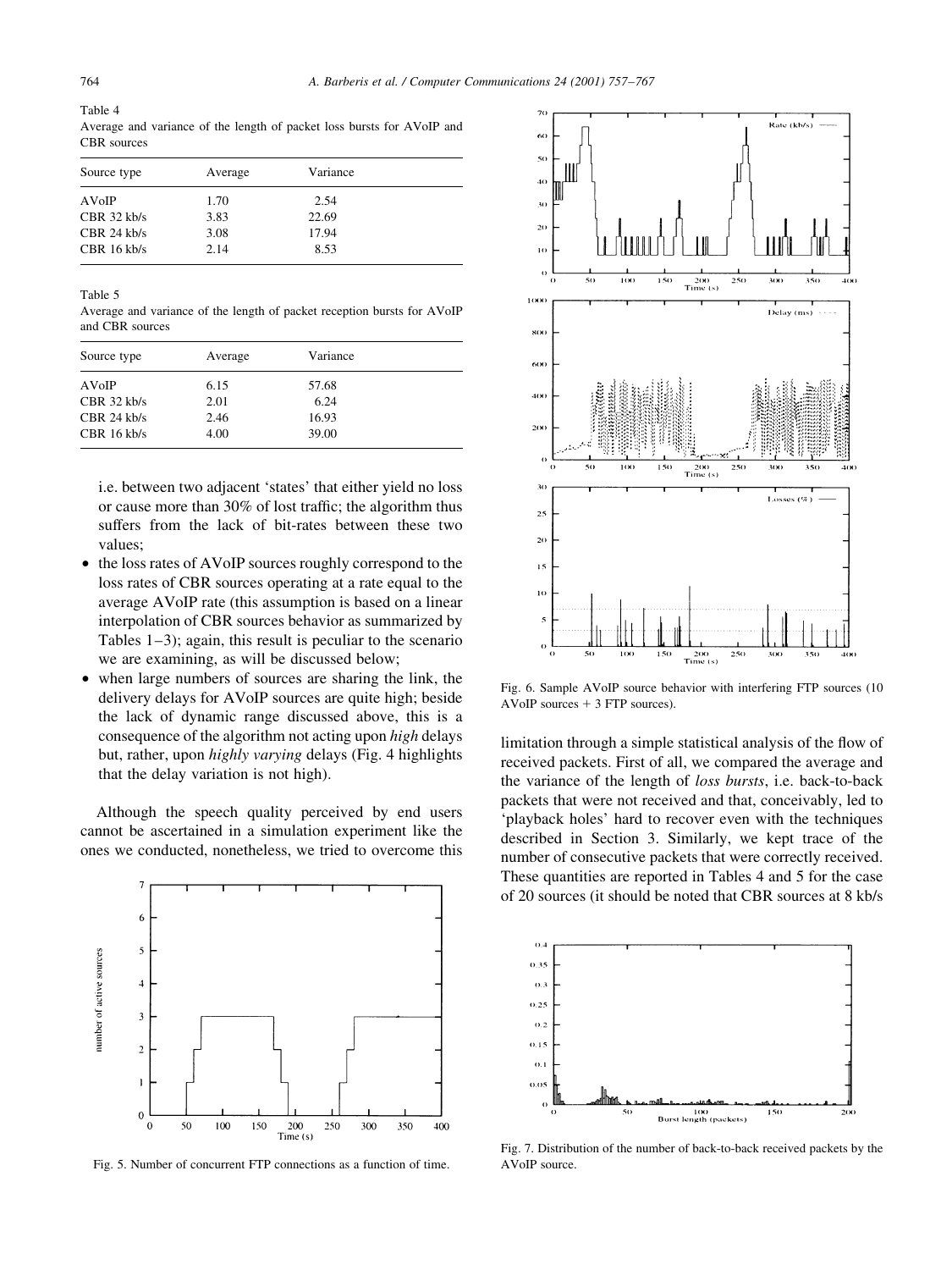

Fig. 8. Distribution of the number of back-to-back received packets by 8, 16, 24 and 32 kb/s CBR sources (from top to bottom).

are missing: since they do not register any losses, their statistics would have been meaningless). These results point out that, on average, AVoIP sources lose one to two packets out of every six to seven received packets. Compared with 16 kb/s CBR sources, which lose, on average, two packets and more out of every four received packets, the perceived speech quality will be superior for AVoIP sources.

# 5.2. Interfering FTP traffic

The second scenario we have considered features the staggered activation of the three greedy FTP file transfers (they are turned  $On$  at 10-s intervals starting at times 50 and



Fig. 9. Number of concurrent Pareto On/Off connections as a function of time.

260 s, and are turned  $Off$  at 10-s intervals starting at time 170 s, as shown in Fig. 5). FTP sources send 1000-byteslong packets and the TCP connections they are supposed to establish have a maximum window of 20 packets. Ten voice sources are active throughout the simulation.

The behavior of a sample AVoIP source can be observed



Fig. 10. AVoIP source behavior with interfering UDP sources.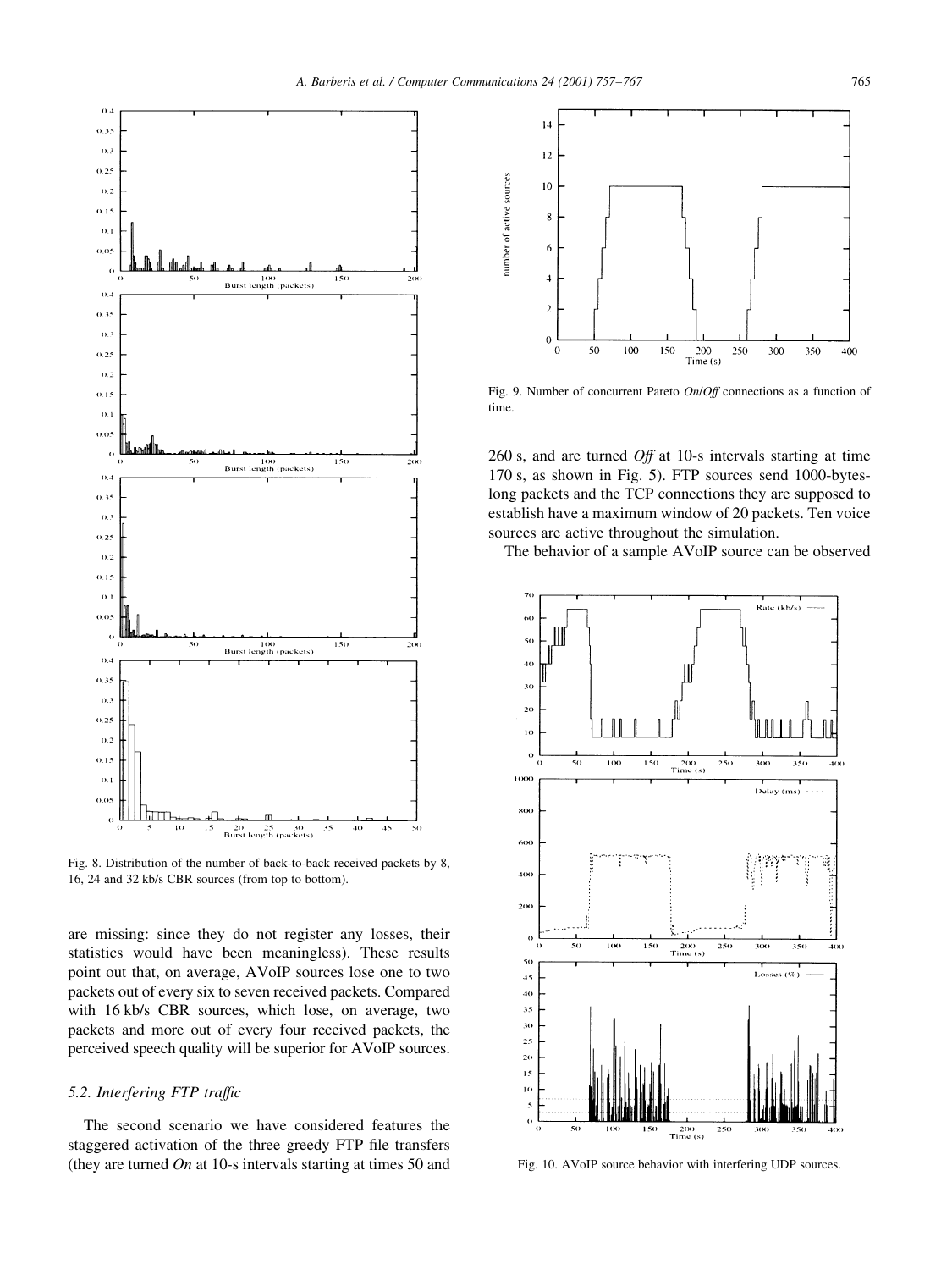

Fig. 11. Distribution of the number of back-to-back lost packets by the  $AVoIP$  source

in Fig. 6 over a 400-s simulation run. By comparing the rate curve with the one shown in Fig. 4, we have an exemplification of how the delivery delay can drive the control algorithm: it provides a smooth transition to lower bit rates (as can be seen in several instances during the simulation) by single-step decreases, as opposed to the steeper transitions observed when only AVoIP sources were present, in a 'stationary' scenario. We can, thus, conclude that our algorithm is all the more effective when the network conditions change (i.e. when the sources switch on and off).

The comparison with the behavior of a CBR source in this scenario allows us to investigate some statistical properties of the packet reception pattern, an observation that can be linked to users' satisfaction with the quality of the received speech. Fig. 7 plots the probability distribution of the number of back-to-back received packets for the AVoIP source and it should be compared with similar plots in Fig. 8, referring to CBR sources at 8, 16, 24 and 32 kb/s (from top to bottom). Note that the bursts longer than 200 packets are cumulatively accounted for at the x-axis value of 200. Of course, longer, uninterrupted streams of received packets can be translated into a better perceptual quality and AVoIP sources (whose measured average rate was 11.6 kb/s) appear to have the edge when compared to CBR sources.

# 5.3. Interfering Pareto/UDP traffic

The last scenario we have examined features a single voice source and interfering traffic modeled as Pareto On/ Off sources over UDP connections. As many as 10 such sources are active at the same time (the activation pattern is similar to the one described in the previous section and is shown in Fig. 9). It should be pointed out that the deactivation of a source is potentially disruptive of the LRD effect

Fig. 12. Distribution of the number of back-to-back lost packets by 8, 16, 24 and 32 kb/s CBR sources.